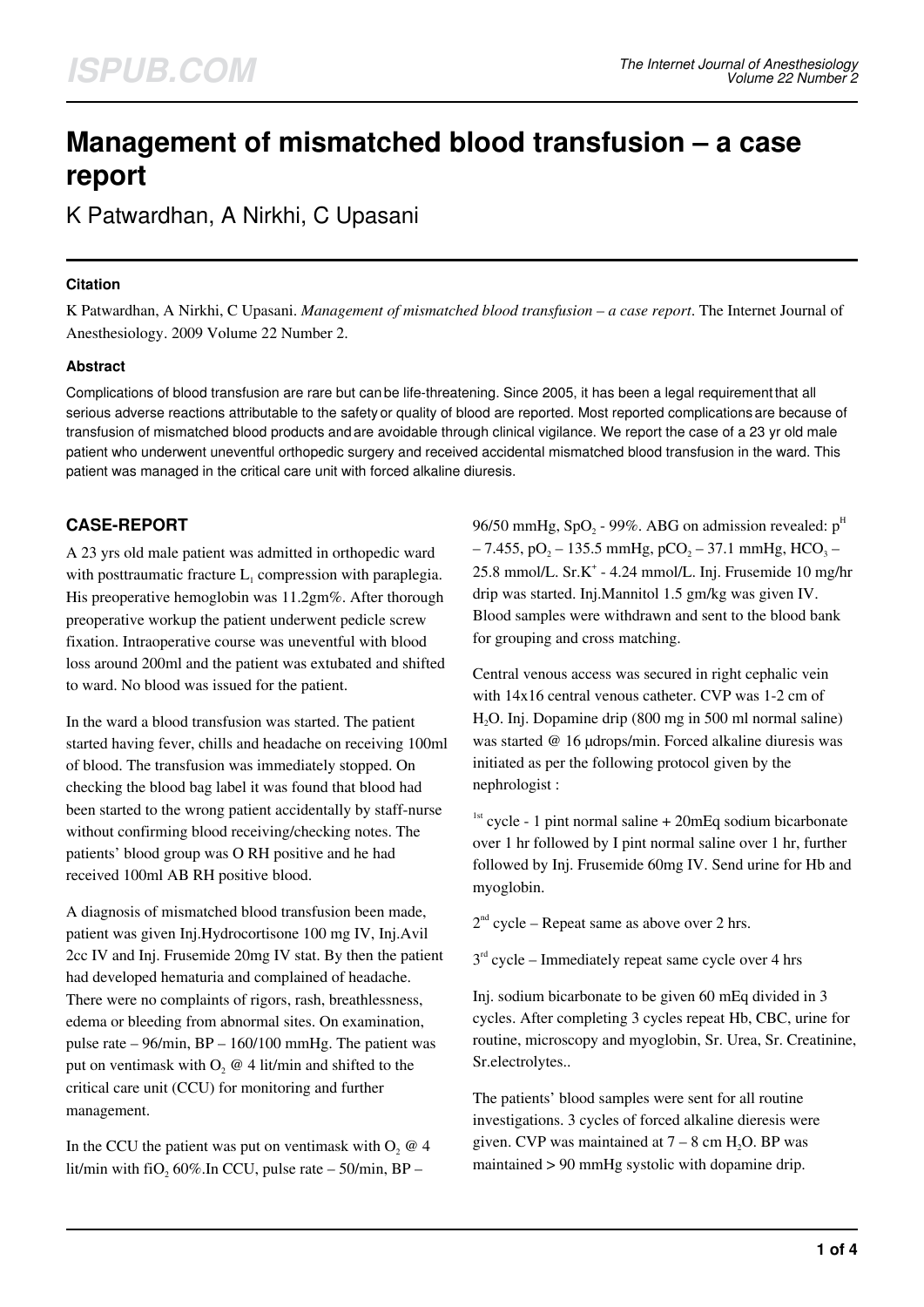Hematuria gradually decreased. NSAIDs were withheld.

Investigations were as follows:

#### **Figure 1**

| Investigation                   | Day 1                | Day 2           | Day 3                             | Day 4                            | Day 5                           |
|---------------------------------|----------------------|-----------------|-----------------------------------|----------------------------------|---------------------------------|
| Hemoglobin                      | 10                   | 11.1            | 9.7                               | 11.6                             |                                 |
| (gm/dl)<br>Total leucocyte      | 12000                | 11400           | 18000                             | 9600                             |                                 |
| count (per                      |                      |                 |                                   |                                  |                                 |
| cu.mm)                          |                      |                 |                                   |                                  |                                 |
| Differential                    | Neutrophil           | Neutrophil      | Neutrophils 60                    | Neutrophil                       |                                 |
| leucocyte count                 | s 90                 | s 76            | Leucocytes 34                     | s 68                             |                                 |
|                                 | Leucocyte            | Leucocyte       | Monocytes 2                       | Leucocyte                        |                                 |
|                                 | s S                  | s <sub>22</sub> | Eosinophils 4                     | s 30                             |                                 |
|                                 | Monocytes<br>1       | Monocytes<br>1  |                                   | Monocytes                        |                                 |
|                                 | Eosinophil           | Eosinophil      |                                   | Eosinophil                       |                                 |
|                                 | s 1                  | s <sub>1</sub>  |                                   | s <sub>1</sub>                   |                                 |
| <b>Platelets</b>                | Adequate             | Adequate        | 3.39,000/cum                      | Adequate                         |                                 |
|                                 |                      |                 | m                                 |                                  |                                 |
| Prothrombin                     | Test 17              | Test 15         | Test 14                           | Test 15                          | Test 12                         |
| time                            | control 12           | control 12      | control 12                        | control 12                       | control                         |
|                                 |                      |                 |                                   |                                  | 12                              |
| <b>INR</b>                      | 1.0                  | 1.4             | 1.3                               |                                  | 1.1                             |
| <b>APTT</b>                     |                      |                 |                                   |                                  | Test 30<br>control              |
|                                 |                      |                 |                                   |                                  | 26                              |
| Random blood                    | 106                  | 86              | 76                                | 108                              | 106                             |
| sugar (mg/dl)                   |                      |                 |                                   |                                  |                                 |
| Sr. Urea                        | 38                   | 59              | 44                                | 39                               | 31                              |
| (mg/dl)                         |                      |                 |                                   |                                  |                                 |
| Sr. Creatinine                  | 0.9                  | 1.2             | 0.7                               | 0.7                              | 0.7                             |
| (mg/dl)                         |                      |                 |                                   |                                  |                                 |
| Sr. Alkaline                    | 94                   | 87              | 68                                |                                  | 62                              |
| Phosphatase<br>(IU/L)           |                      |                 |                                   |                                  |                                 |
| Sr. Bilirubin                   | 0.5                  | 0 <sup>8</sup>  | 0.6                               |                                  |                                 |
| (mg/dl)                         | $Direct -$           |                 |                                   |                                  |                                 |
|                                 | 0.2                  |                 |                                   |                                  |                                 |
|                                 | Indirect-            |                 |                                   |                                  |                                 |
|                                 | 0.3                  |                 |                                   |                                  |                                 |
| SGOT(IU/L)                      | 25                   | 57              | 30                                |                                  | 32                              |
| SGPT(IU/L)                      | 17                   | 22              | 18                                |                                  | 20                              |
| <b>Sr.Proteins</b>              | 6.9                  | 5.8             | 5.4                               |                                  | 5.6                             |
| (mg/dl)                         | Albumin-<br>3.8      | Albumin-<br>3.5 | Albumin - 3.3<br>$Globulin - 2.1$ |                                  | Albumi<br>$n - 3.3$             |
|                                 | Globulin-            | Globulin-       |                                   |                                  | Globuli                         |
|                                 | 3.1                  | 2.2             |                                   |                                  | n – 2.3                         |
| Sr.Na <sup>+</sup>              | 141                  |                 | 1322                              |                                  |                                 |
| (mEq/lit)                       |                      |                 |                                   |                                  |                                 |
| $Sr.K^+(mEq/lit)$               | 4.2                  |                 | 3.94                              | 3.92                             | 3.78                            |
| Sr.Cl'(mEq/lit)                 | 102                  |                 |                                   |                                  |                                 |
| Sr.Ca <sup>++</sup> (mEq/lit    | 9.6                  |                 |                                   |                                  |                                 |
|                                 |                      |                 |                                   |                                  |                                 |
| Sr.PO <sub>4</sub><br>(mEq/lit) | 3.4                  |                 |                                   |                                  |                                 |
| LDH (IU/L)                      |                      | 1038            |                                   |                                  |                                 |
| <b>Direct</b>                   |                      | Weakly          |                                   |                                  |                                 |
| <b>Coombs</b> test              |                      | positive        |                                   |                                  |                                 |
| CT scan brain                   |                      |                 | Essentially                       |                                  |                                 |
|                                 |                      |                 | normal study                      |                                  |                                 |
| Fundoscopy                      |                      |                 | normal                            |                                  |                                 |
| Arterial blood                  | pO <sub>2</sub> -135 |                 | $pO2 - 190.8$                     | $pO2$ -                          | $pO_2-$                         |
| gas analysis                    | $pCO2 -$             |                 | $pCO2 - 41.1$                     | 179.5                            | 95                              |
|                                 | 37.1 pH-<br>7.455    |                 | $p^{H} - 7.441$<br>$HCO3 - 26.7$  | $pCO2 -$<br>35.5 pH <sub>-</sub> | $pCO2 -$<br>38.7 p <sup>H</sup> |
|                                 | $HCO3$ –             |                 |                                   | 7.498                            | $-7.46$                         |
|                                 | 25.8                 |                 |                                   | $HCO3$ –                         |                                 |
|                                 |                      |                 |                                   | ד דר                             |                                 |

Peripheral smear examination on day 1 revealed hypochromic RBS's. All counts were reduced on PS. Very few normochromic RBC's were seen. On day 5, PS showed microcytes, target cells and anisocytes. Retic count was

1.5%. Direct Coombs test was weakly positive. Serum LDH was greatly elevated. Urine routine and microscopy was normal except for occasional uric acid crystals. CT scan of brain was normal. BP remained on the lower side for 3 days but vitals were stable by day 5. The patient was shifted to ward on day 6 and eventually discharged.

# **DISCUSSION**

Transfusion reaction accompanies or follows intravenous administration of blood components. Its severity varies from mild (fever and chills) to severe (acute kidney failure or complete vascular collapse and death), depending on the amount of blood transfused, the type of reaction, and the person's general health

Hemolytic reactions (red blood cell rupture) follow transfusion of mismatched blood. Transfusion with incompatible blood triggers the most serious reaction, marked by intravascular clumping of red blood cells. The recipient's antibodies (immunoglobulin G or M) adhere to the donated red blood cells, leading to widespread clumping and destruction of the recipient's red blood cells and, possibly, the development of disseminated intravascular coagulation and other serious effects

Allergic reactions are fairly common but only occasionally serious. Febrile nonhemolytic reactions, the most common type of reaction, apparently develop when antibodies in the recipient's plasma attack antigens.

Immediate effects of hemolytic transfusion reaction develop within a few minutes or hours after the start of transfusion and may include chills, fever, hives, rapid heartbeat, shortness of breath, nausea, vomiting, tightness in the chest, chest and back pain, low blood pressure. bronchospasm, angioedema, and signs and symptoms of anaphylaxis, shock, pulmonary edema, and congestive heart failure. In a person having surgery under anesthesia, these symptoms are masked, but blood oozes from mucous membranes or the incision.

Delayed hemolytic reactions can occur up to several weeks after transfusion, causing fever, an unexpected decrease in serum hemoglobin, and jaundice.

Allergic hemolytic reactions typically don't cause a fever and are characterized by hives and angioedema, possibly progressing to cough, respiratory distress, nausea and vomiting, diarrhea, abdominal cramps, vascular instability, shock, and coma.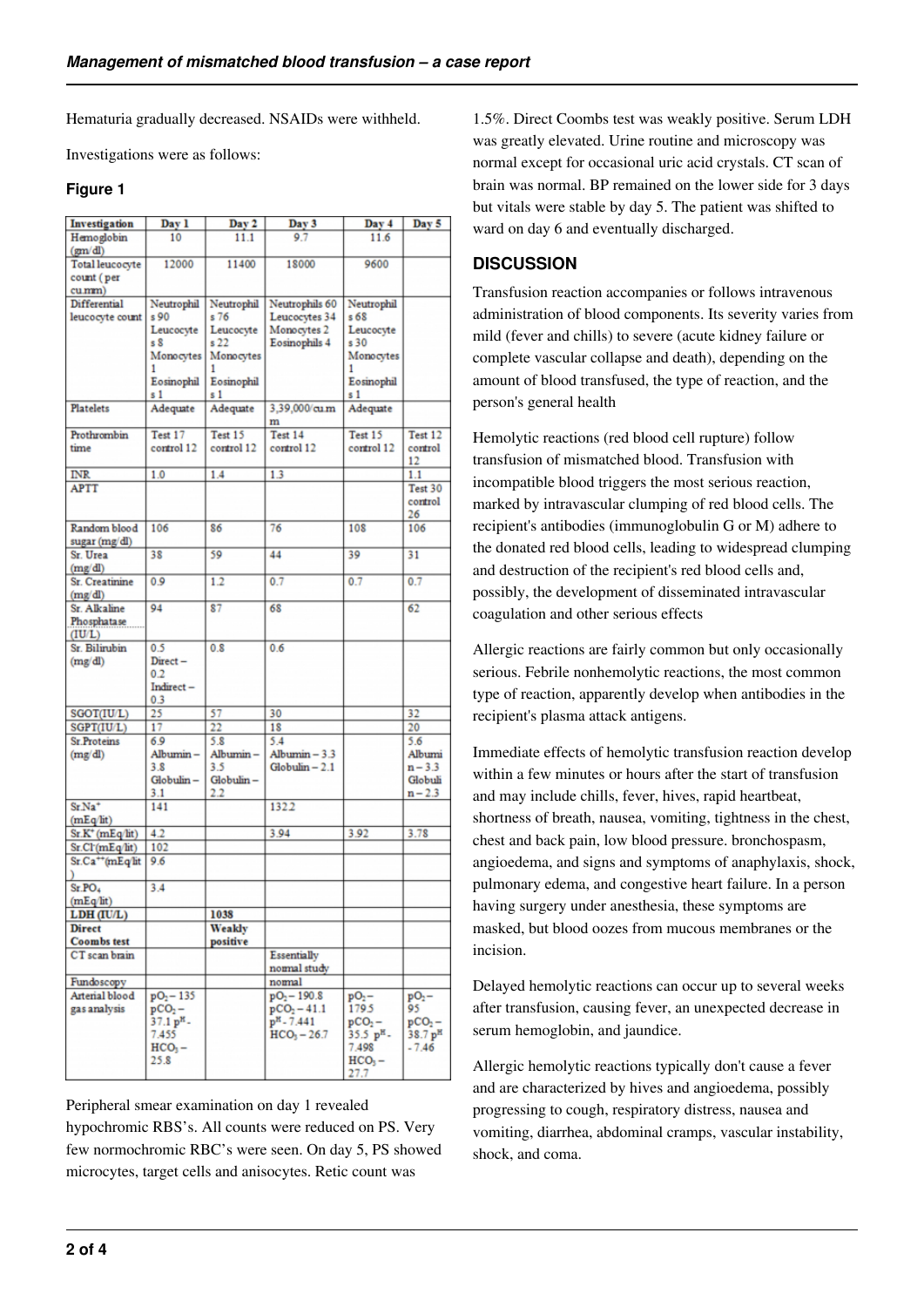The hallmark of febrile nonhemolytic reactions is a mild to severe fever that may begin when the transfusion starts or within 2 hours after its completion.

Confirming a hemolytic transfusion reaction requires proof of blood incompatibility and evidence of hemolysis. When such a reaction is suspected, the person's blood is retyped and cross matched with the donor's blood.

At the first sign of a hemolytic reaction, the transfusion is stopped immediately. Depending on the nature of the person's reaction, the health care team should:

- report "transfused incompatible blood" to the medical staff and ask them to help
- stop transfusion and begin fluid infusion
- monitor vital signs every 15 to 30 minutes, watching for signs of shock
- maintain an open intravenous line with normal saline solution, insert an indwelling urinary catheter, and monitor intake and output
- cover the person with blankets to ease chills
- deliver supplemental oxygen at low flow rates through a nasal cannula or hand-held resuscitation bag (called an AMBU bag)
- check for signs of DIC

Administer drugs such as intravenous medications to raise blood pressure and normal saline solution to combat shock, Adrenaline to treat shortness of breath and wheezing, Benadryl to combat cellular histamine released from mast cells, corticosteroids to reduce inflammation, and Osmitrol or Frusemide to maintain urinary function. Parenteral antihistamines and corticosteroids are given for allergic reactions (anaphylaxis, a severe reaction, may require Adrenalin). Drugs to reduce fever are administered for febrile nonhemolytic reactions and appropriate intravenous antibiotics are given for bacterial contamination.

At the same time, the following examinations should be performed:

1) Reexamine blood type of both patient pre-transfused blood sample and donor blood;

2) Check hemolysis, renal function, and DIC.

Transfusion errors are mainly due to transfusion to a wrong patient or transfusion of a wrong blood bag. Therefore, to prevent ABO-incompatible transfusion, identification of the patient and the blood bag are very important before transfusion

### **References**

r-0. Indrikovs AJ. Accidental transfusion with ABOincompatible blood: process for analysis of the contributing causes.Sangre (Barc). 1997 Jun;42(3):205-13. r-1. Moyes DG, Miller MT, Blumberg L. Mismatched blood transfusion. A case report S Afr Med J. 1985 Aug 17;68(4):260. r-2. Altaf Gauhar Haji, Shekhar Sharma et al.Transfusion related acute lung injury presenting with acute dyspnoea: a case report. Journal of Medical Case Reports, Volume 2 - 2008 r-3. Anamika,, Vasanth Nayak, , Jose Chacko, G Parameswara. Transfusion Related Acute Lung Injury – A Case Report. Indian Journal of Anaesthesia 2008; 52 (6):835-839 r-4. Jayaranee S, Prathiba Ramesh, Vasanthi Nadesan . Immune Haemolysis after Renal Transplantation Secondary to ABO Minor-Mismatch between Donor and Recipient Singapore Med J 2002 Vol 43(8) : 421-422 r-5. Altaf Gauhar Haji, Shekhar Sharma, DK Vijaykumar, and Jerry Paul. Transfusion related acute lung injury presenting with acute dyspnoea: a case report J Med Case Reports. 2008; 2: 336. Published online 2008 October 28. doi: 10.1186/1752-1947-2-336 r-6. John S. Nguyen, M.D., Spyridon S. Marinopoulos, M.D et al. More Than Meets the Eye.The New England Journal of Medicine September 7, 2006 Volume 355:1048-1052 Number 10 r-7. Gopalrao T Management of mismatched blood transfusion reaction J Med Soc N J. 1973 Mar;70(3):181-4. r-8. Lau FY, Cheng G To err is human nature. Can transfusion errors due to human factors ever be eliminated?Clin Chim Acta. 2001 Nov;313(1-2):59-67 r-9. Baker RJ, Nyhus LM Diagnosis and treatment of immediate transfusion reaction Surg Gynecol Obstet. 1970 Apr;130(4):665-72. r-10. D.G.Moyes et al. Miamatched Blood Transfusion A case report. S Afr Med J 1985 ; 68 : 260